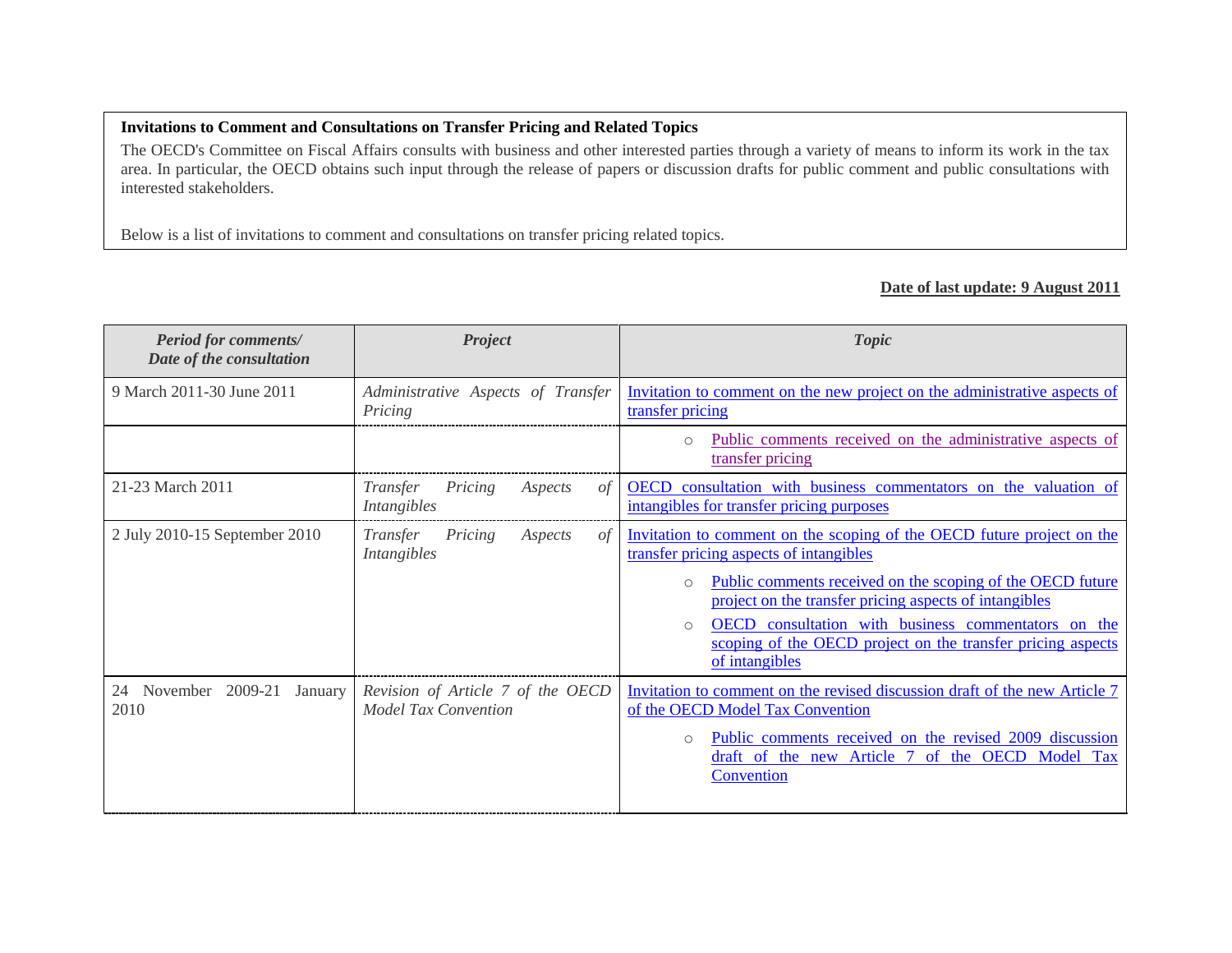| <b>Period for comments/</b><br>Date of the consultation | Project                                                          | <b>Topic</b>                                                                                                                                                                                                                                                                                                                                                                                                                                                                                                                                |
|---------------------------------------------------------|------------------------------------------------------------------|---------------------------------------------------------------------------------------------------------------------------------------------------------------------------------------------------------------------------------------------------------------------------------------------------------------------------------------------------------------------------------------------------------------------------------------------------------------------------------------------------------------------------------------------|
| 9 September 2009-9 January 2010                         | Comparability and Profit Methods                                 | Invitation to comment on the proposed revision of Chapters I-III of the<br><b>Transfer Pricing Guidelines</b><br>Public comments received on the proposed revision of<br>$\circ$<br><b>Chapters I-III of the Transfer Pricing Guidelines</b><br>Response of the Committee on Fiscal Affairs to the<br>$\circ$<br>comments received on the September 2009 draft revised<br><b>Chapters I-III of the Transfer Pricing Guidelines</b>                                                                                                          |
| 19 September 2008-19 February<br>2009                   | <b>Transfer Pricing Aspects of Business</b><br>restructurings    | Invitation to comment on the discussion draft on the transfer pricing<br>aspects of business restructurings<br>Public comments received on the transfer pricing aspects of<br>$\circ$<br>business restructurings<br>OECD consultation with business commentators on transfer<br>$\circlearrowright$<br>pricing aspects of business restructurings<br>Response of the Committee on Fiscal Affairs to the<br>$\circ$<br>comments received on the September 2008 discussion draft<br>on the transfer pricing aspects of business restructuring |
| 7 July 2008-31 December 2008                            | Revision of Article 7 of the OECD<br><b>Model Tax Convention</b> | Invitation to comment on the 2008 discussion draft of the new Article 7 of<br>the OECD Model Tax Convention<br>Public comments received on the 2008 discussion draft of the<br>$\circ$<br>New Article 7 of the OECD Model Tax Convention                                                                                                                                                                                                                                                                                                    |
| 25 January 2008-30 April 2008                           | Comparability and Profit Methods                                 | Invitation to comment on a series of draft issues notes on transactional<br>profit methods<br>Public comments received on a series of draft issues notes on<br>$\circ$<br>transactional profit methods<br>consultation with business commentators<br><b>OECD</b><br>$\circ$<br><b>on</b><br>comparability and profit methods for transfer pricing<br>purposes                                                                                                                                                                               |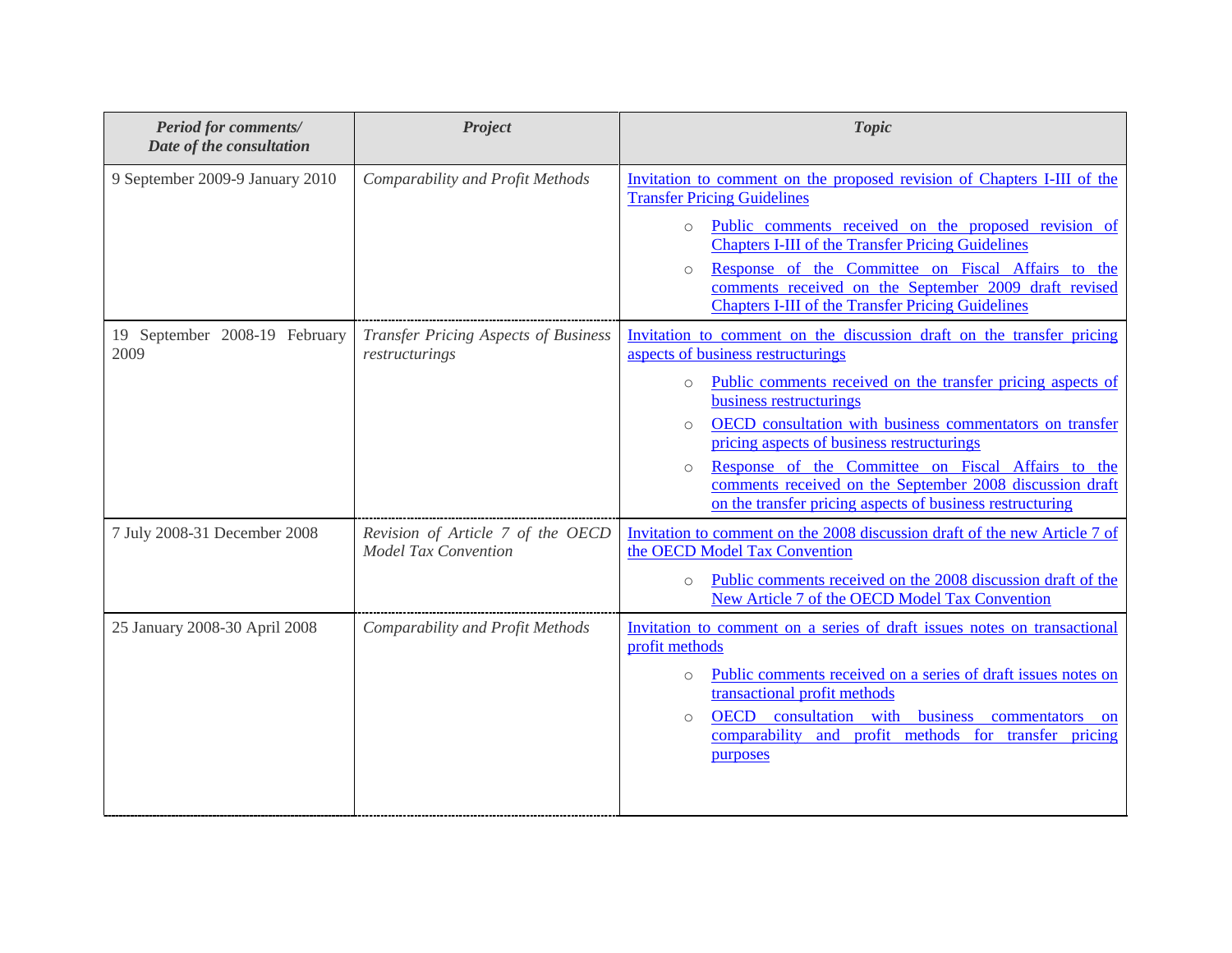| <b>Period for comments/</b><br>Date of the consultation | Project                                                                    | <b>Topic</b>                                                                                                                                                                                                                                                                                                                  |
|---------------------------------------------------------|----------------------------------------------------------------------------|-------------------------------------------------------------------------------------------------------------------------------------------------------------------------------------------------------------------------------------------------------------------------------------------------------------------------------|
| 22 August 2007-31 October 2007                          | Report on the Attribution of Profits to<br><b>Permanent Establishments</b> | Invitation to comment on the revised discussion draft of Part IV<br>(Insurance) of the Report on Attribution of Profits to Permanent<br><b>Establishment</b>                                                                                                                                                                  |
|                                                         |                                                                            | Public comments received on the revised discussion draft of<br>$\circ$<br>Part IV (Insurance) of the Report on Attribution of Profits to<br><b>Permanent Establishments</b>                                                                                                                                                   |
| 10 April 2007-15 June 2007                              | Revision of Article 7 of the OECD<br><b>Model Tax Convention</b>           | Invitation to comment on the discussion draft on a revised Commentary on<br>Article 7 of the OECD Model Tax Convention                                                                                                                                                                                                        |
| 10 May 2006-30 November 2006                            | Comparability and Profit Methods                                           | Invitation to comment on a series of draft issues notes on comparability<br>Public comments received on a series of draft issues notes on<br>$\circ$<br>comparability<br>OECD consultation with business<br>commentators<br>$\circ$<br>on<br>comparability and profit methods for transfer pricing<br>purposes                |
| 28 February 2006-31 August 2006                         | Comparability and Profit Methods                                           | Invitation to comment on the application of transactional profit methods<br>Public comments received on the application of transactional<br>$\circ$<br>profit methods                                                                                                                                                         |
| 27 June 2005-16 September 2005                          | Report on the Attribution of Profits to<br><b>Permanent Establishments</b> | Invitation to comment on the discussion draft of Part IV (Insurance) of the<br><b>Report on Attribution of Profits to Permanent Establishments</b><br>Public comments received on the discussion draft of Part IV<br>$\circ$<br>(Insurance) of the Report on the Attribution of Profits to<br><b>Permanent Establishments</b> |
| 26-27 January 2005                                      | Transfer Pricing Aspects of Business<br>restructurings                     | OECD engages dialogue on business restructuring: 2nd CTPA Roundtable<br>focused on business restructuring                                                                                                                                                                                                                     |
| 3 August 2004-28 September 2004                         | Report on the Attribution of Profits to<br><b>Permanent Establishments</b> | Invitation to comment on the discussion draft of Part I (General) of the<br><b>Report on the Attribution of Profits to Permanent Establishments</b>                                                                                                                                                                           |
| 10 October 2003-7 November 2003                         | Dispute resolution                                                         | Invitation to comment on the questionnaire on improving resolution of<br>cross-border tax disputes                                                                                                                                                                                                                            |